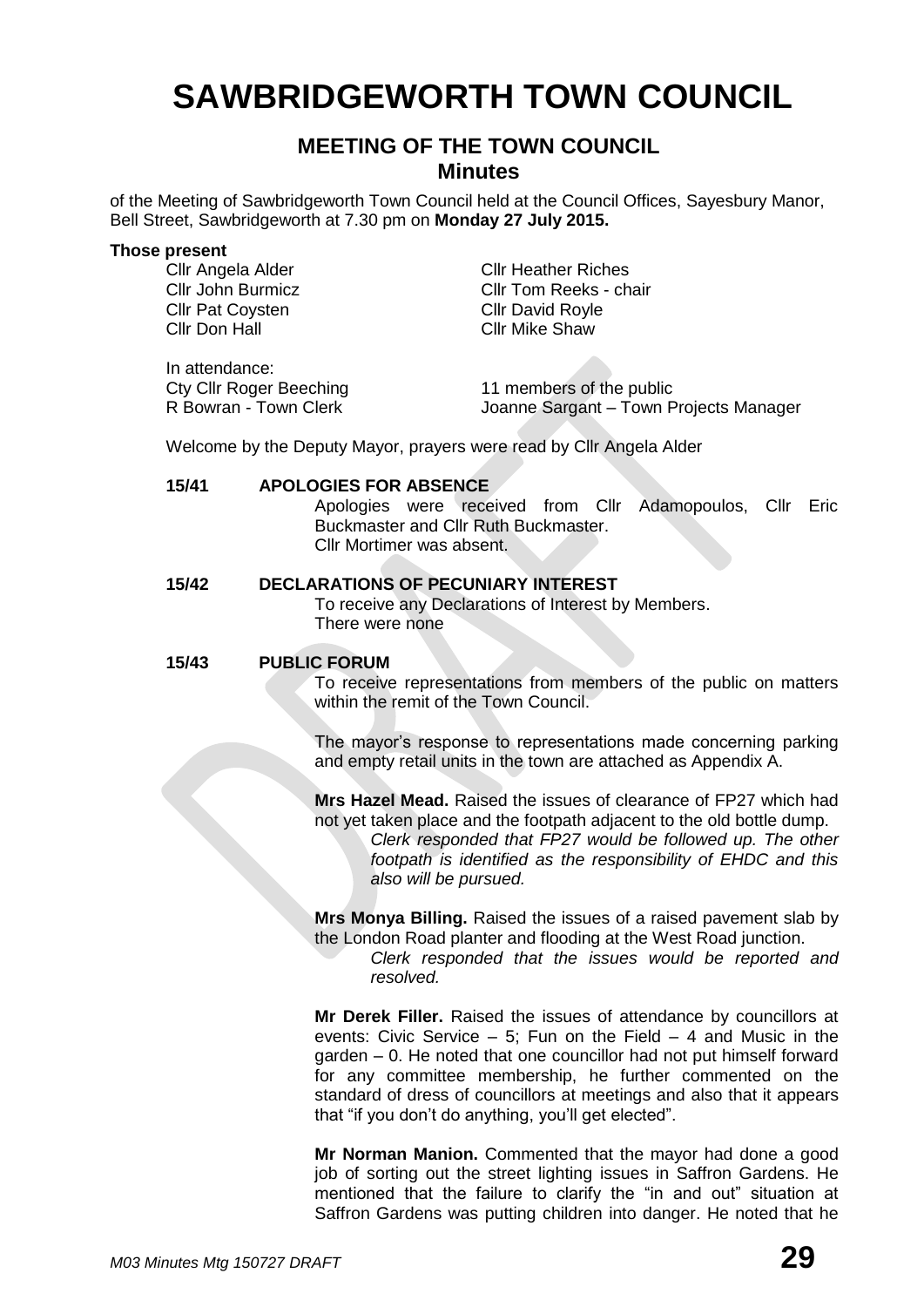had been campaigning for speed limits to be imposed since 2012. He advocated a "citizen's patrol" to monitor speeding. He commented that the fact the two councillors had transferred allegiance from Independent to Conservative at the last elections was a "reach of etiquette" and should be looked into.

> *Clerk responded that he would consult with the Acting Returning Officer for his view on the matter.*

**Mr Tony Vidler.** Complained about proposed parking restrictions in The Orchards. He pointed out that new housing and parking restrictions in Station Road had moved cars into The Orchards. The restrictions would remove 12 car parking spaces. He regretted there had been no response from EHDC to the request for a residents parking scheme. He stated that residents had not been consulted about proposals.

> *Clerk advised that it was a County Council issue and that a consultation was currently taking place. Comments were welcome to assist the decision making process.*

**Ms Caroline Bannister.** Complained about drunkenness in The Orchards and vehicles obstructing movement. She also commented on rats emanating from Budgens car park.

**Mr Tony Vidler.** Commented that the rats appeared to come from overflowing food waste bins on the trolley park in Budgens car park.

*Clerk responded that he would contact the owners of the store.*

**Mr Norman Manion.** Commented that he thought that the town council was non-political and that is the way it should stay. He suggested that the new councillors should declare what they were going to do for parishioners.

**Ms Caroline Bannister.** Commented that the new Town Action Plan should address these issues and those relating to the number of empty shops in the town.

> *She was advised that issue had been opened up at the last meeting of the council which had been attended by 29 parishioners.*

**Cllr John Burmicz.** In response to earlier comments said that he had stood as a Conservative and had lobbied hard. He gave reasons why he had not been able to attend some events, mainly due to other fund raising commitments. He further commented that Members should be judged by their actions in doing something for the town rather than their sartorial elegance.

**Mr Derek Filler.** Commented that parish electors should be voting for people and not political parties in town council polls.

#### **15/44 MINUTES**

*Resolved:* To approve as a correct record the minutes of the Annual Meeting of the Town Council held on 29 June 2015 (M02) *[prop. Cllr Alder; secd. Cllr Burmicz]*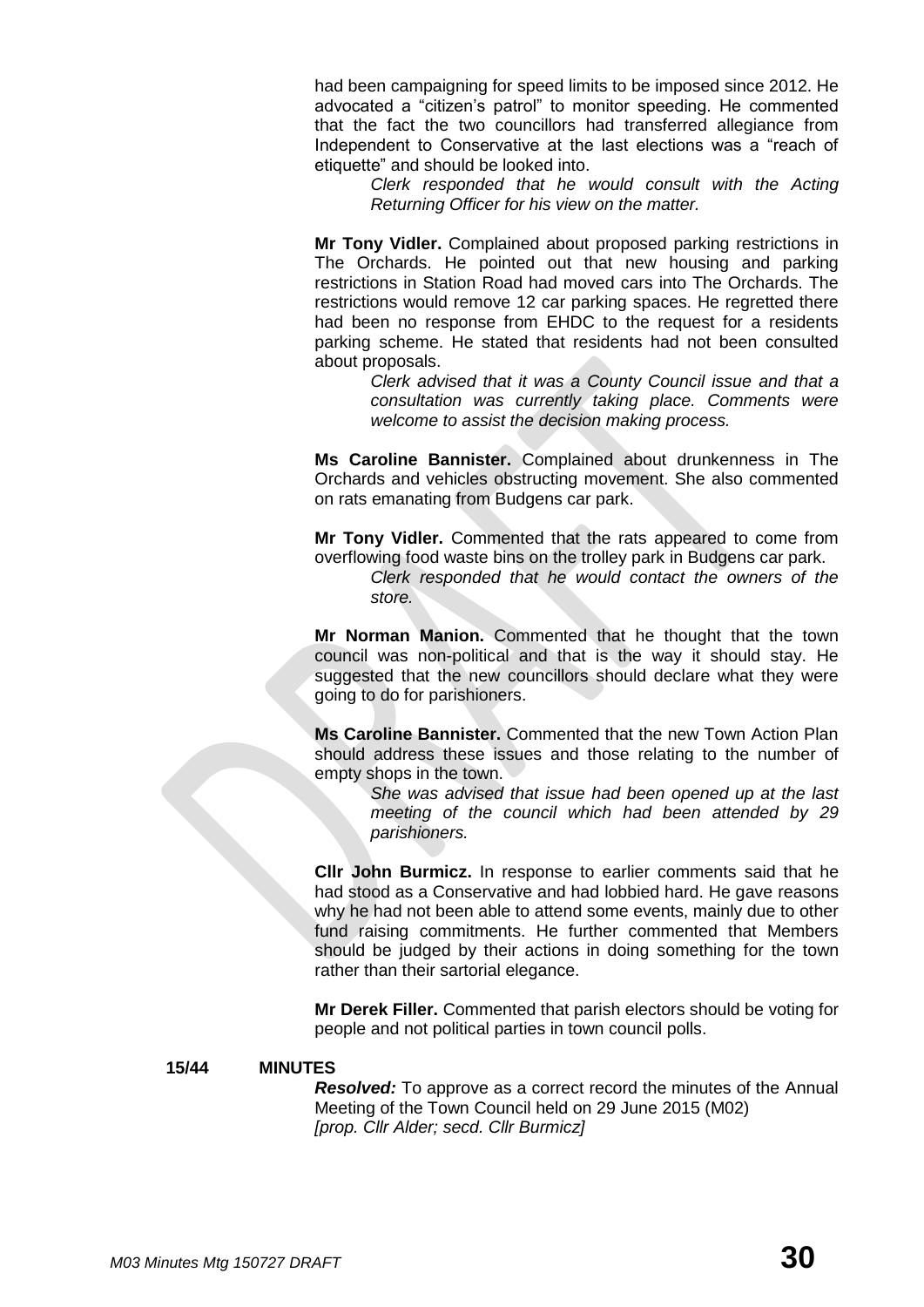#### **15/45 PLANNING COMMITTEE**

- *Received and noted:* the minutes of the Planning Committee Meetings held on:
- 29 June 2015 (P02)
	- 13 July 2015 (P03)

#### **15/46 AMENITIES COMMITTEE**

*Received and noted:* the minutes of the Amenities Committee Meeting held on:

- 13 July 2015 (A01)
- 

# **15/47 MAYOR'S CORRESPONDENCE/COMMUNICATIONS**

To receive Mayor's appointments and communications which were presented *in huis absentia* by the Deputy Mayor.

I'd like to thank the guide leaders for their excellent afternoon tea following the civic service. Thanks also to those members who were able to attend.

During July I attended the opening of a new enterprise in Sawbridgeworth, the Centre for Wellbeing, on London Road. I wish them every success.

I went to do some work on the garden of a Sawbridgeworth resident under the Operation Stomp Scheme. I received a letter of thanks from one of the neighbours.

Councillor Gary Jones, East Herts Executive Member for Economic Development came here for a meeting with local retailers. This followed the representations made at last month's Council meeting. My response to those representations is in this evenings agenda pack for receipt by members. The Town Clerk has also invited one of the local commercial landlords for a meeting to discuss challenges that may exist in filling empty premises.

My next fund raising events will be the movies with the mayor event on 11th September starting at 7:30pm in Bullfields Park, then a quiz night to be held on 24th October at Bullfields Centre.

## **15/48 REPRESENTATIVES REPORTS**

To receive representatives reports from:

- o County Councillor Roger Beeching MBE JP BDS deferred his report to the next meeting of the council.
- o District Councillor Eric Buckmaster reported:
	- o We held a successful launch of Time Banking here in Sawbridgeworth. My thanks go to councillor Alder for her role as local champion.
	- o Get Park Active 2015 at Pishiobury Park, Sawbridgeworth – 12noon to 3pm on Thursday 30 July
- o District Councillor Angela Alder reported:
	- o Attending all the meeting of committees to which she had been appointed.
	- o Joint Strategic needs Assessment (JSNA)
- o Other Representatives:
	- o Cllr E Buckmaster for **RHSO**. Maintenance morning will be next Sunday at 10:30 am. Chairman Rob Richardson has developed a new website which will be populated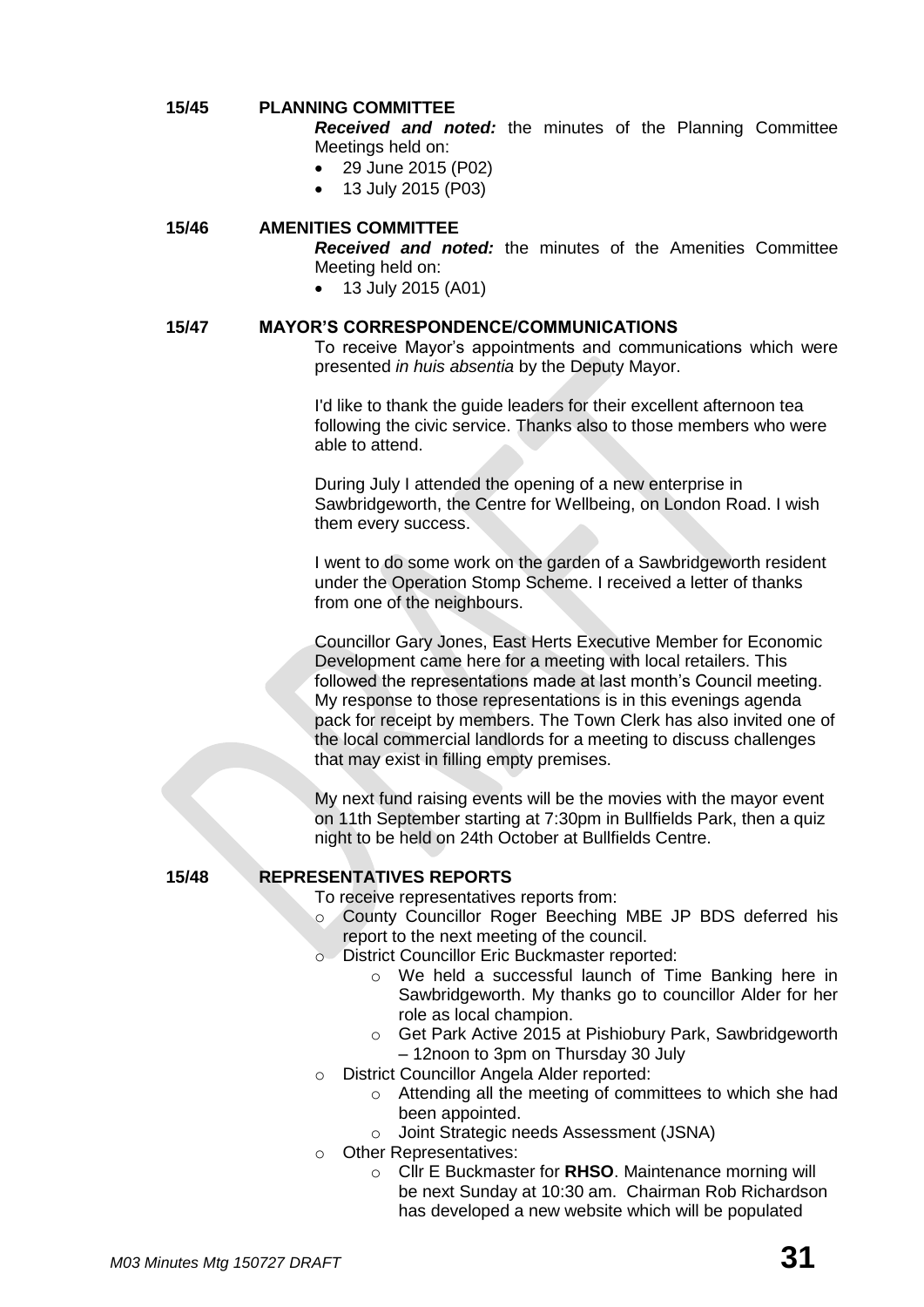## **15/49 MEETING DATE**

*Resolved:* That the meeting of the Council and the meeting of the Planning Committee scheduled for Monday 28 September 2015 be changed to Tuesday 29 September 2015. *[prop. Cllr Alder; secd. Cllr Burmicz]*

#### **15/50 NEIGHBOURHOOD PLAN**

Discussed whether to produce a Neighbourhood Plan and advised Members of a presentation by EHDC arranged for 07 September to explain the implications.

#### **15/51 GRANT APPLICATIONS**

To consider Grant Applications from:

| Sawbridgeworth Girl Guide Hut           | £500 |
|-----------------------------------------|------|
| [prop. Cllr Alder; secd. Cllr Riches]   |      |
| Southbrook Allotment Association        | £500 |
| [prop. Cllr Coysten; secd. Cllr Royle]  |      |
| <b>Bullfields Allotment Association</b> | £500 |
| [prop. Cllr Alder; secd. Cllr Coysten]  |      |
| Sawbridgeworth Camera Club              | £497 |
|                                         |      |

*[prop. Cllr Shaw; secd. Cllr Royle]*

#### **15/52 CLERK'S REPORT**

Received and noted: the Town Clerk's report, *this is attached as Appendix B*

Noted that the three remaining councillors will attend the next new councillor training session in September. Clerk answered questions on the functionality of the town's cctv system and on the "sensitive streets" initiative.

**15/53 TOWN PROJECTS REPORT** Received and noted: the Town Project Manager's report, *this is attached as Appendix C* Noted the success of recent events. Projects Manager answered questions on initial thoughts about the replacement for the Farmers Market.

#### **15/54 DEPOSIT & CONSULTATION DOCUMENTS**

There were none to be reported.

**15/55 FINANCIAL REPORT**

*Noted:* The current Financial Report

#### **15/56 ACCOUNTS FOR PAYMENT**

*Noted and Approved:* Accounts for payment

Meeting closed at 20:55

The next meeting of the Town Council will be held at 8.30 pm on Monday 7 September 2015 in the Council Chamber at Sayesbury Manor, Bell Street Sawbridgeworth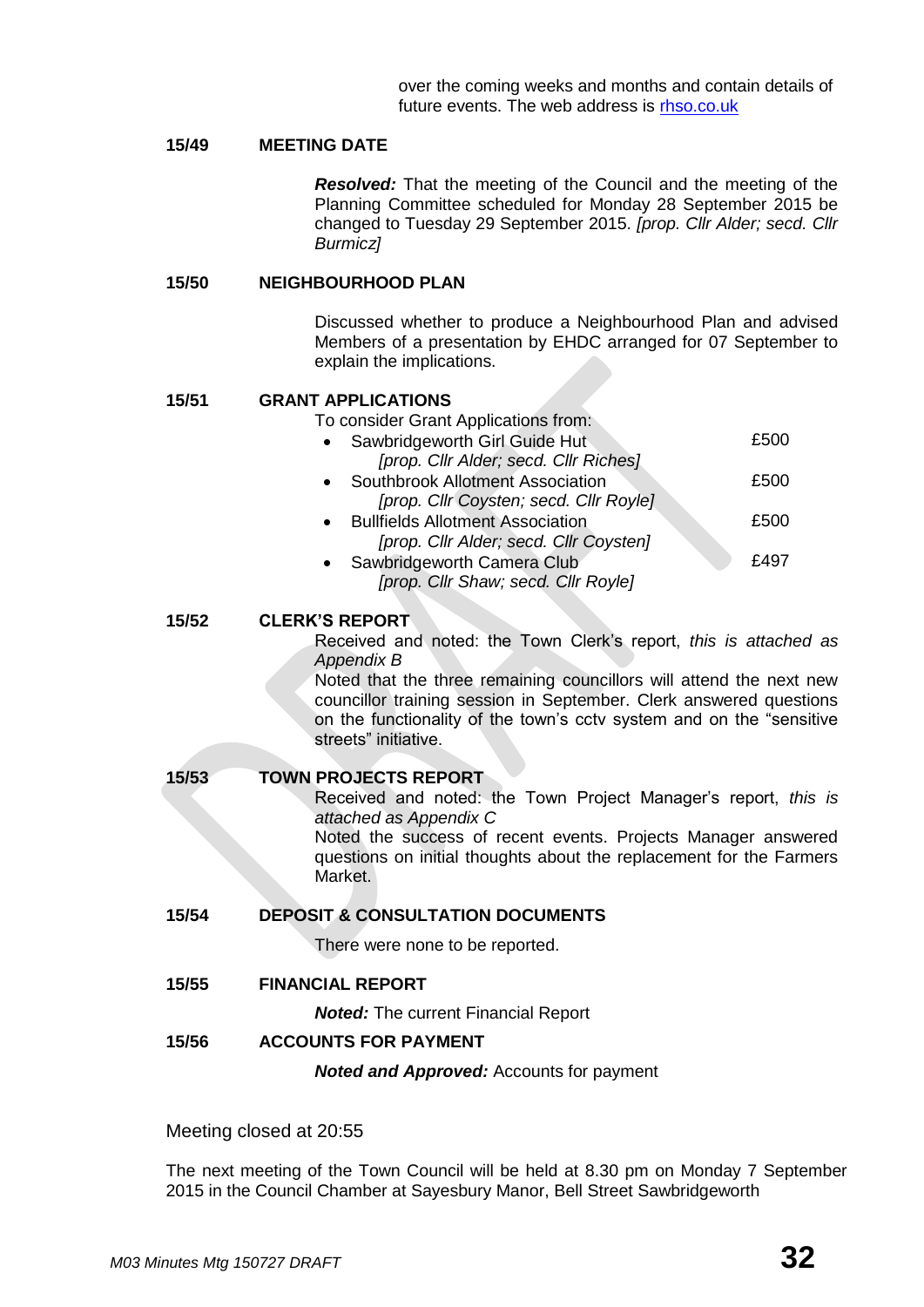**Response from Eric Buckmaster Town Mayor to the Presentation by retailers to Sawbridgeworth Town Council Public forum on 29th June 2015**

**Overview: I should like to thank all of those who attended the meeting on 29th June to share their views and raise concerns regarding the current economic status of our town. I'm sure everyone appreciates the scale of the problem and recognises that there will be no instant remedies. However I can say on behalf of the town council that we are committed to exploring options for improving the economic vibrancy of the town. This will involve the town council working together with residents and retailers and partners across the district and county. In this report I shall try to answer those questions as raised as far as I am able at this time. The key thing I want to stress is that we need to make Sawbridgeworth a more attractive destination for shoppers. My responses will be in bold. I will then briefly outline a couple of examples of what the Town Council has been doing to enhance the town centre and then suggest strategies for future engagement with residents and retailers to seek solutions.**

**Q** .We are aware of a growing social media campaign which has been focussing on the empty retail units in Bell St and its surrounding areas. We also have concerns that Sawbridgeworth is no longer a thriving shopping area as it once was and we have spent some time discussing the historical reasons for why this might be.

Rather than spend a lot of time going through why we think things have gone wrong and looking backwards, we have come up with a series of questions which we would like Sawbridgeworth Town Council to take forward on our behalf.

# 1) PARKING

We are aware that Bishops Stortford has parking bays on North St which offer a limited amount of free parking.

- a) What is the EHDC rationale behind allowing this in Bishops Stortford but not all towns in East Herts? We have always been told that it cannot be done on Bell St, yet there are no parking restrictions on Sundays? We feel that 20 minutes onstreet parking on weekdays would be adequate for Sawbridgeworth and would have the additional benefit of reducing traffic speeds on Bell St without the cost of traffic-calming measures.
- b) Why are Saturdays and Bank Holidays considered different from Sundays as regards parking restrictions on Bell St? Is this simply a case of nothing being done to change the byelaws or is there a valid reason for the difference?

# **Response:**

**As councillor Roger Beeching said at the meeting he had previously explored options for parking bays in Bell Street. The difficulty is around doing so within safety guidelines. Here is an extract from the previous investigation by Herts County Council Officers ''** The road widths measured at regular intervals along Bell Street all fall below 5.5m, the minimum road width recommended for the safe provision of on-street parking whilst maintaining unimpeded passing traffic flows. There is no viable scope to provide additional road width along Bell Street due to the already narrow adjoining footways and close proximately of the building frontages, with the exception of a section of footway outside the bank which could be considered for localised road widening to accommodate a possible two new parking bays. This provision would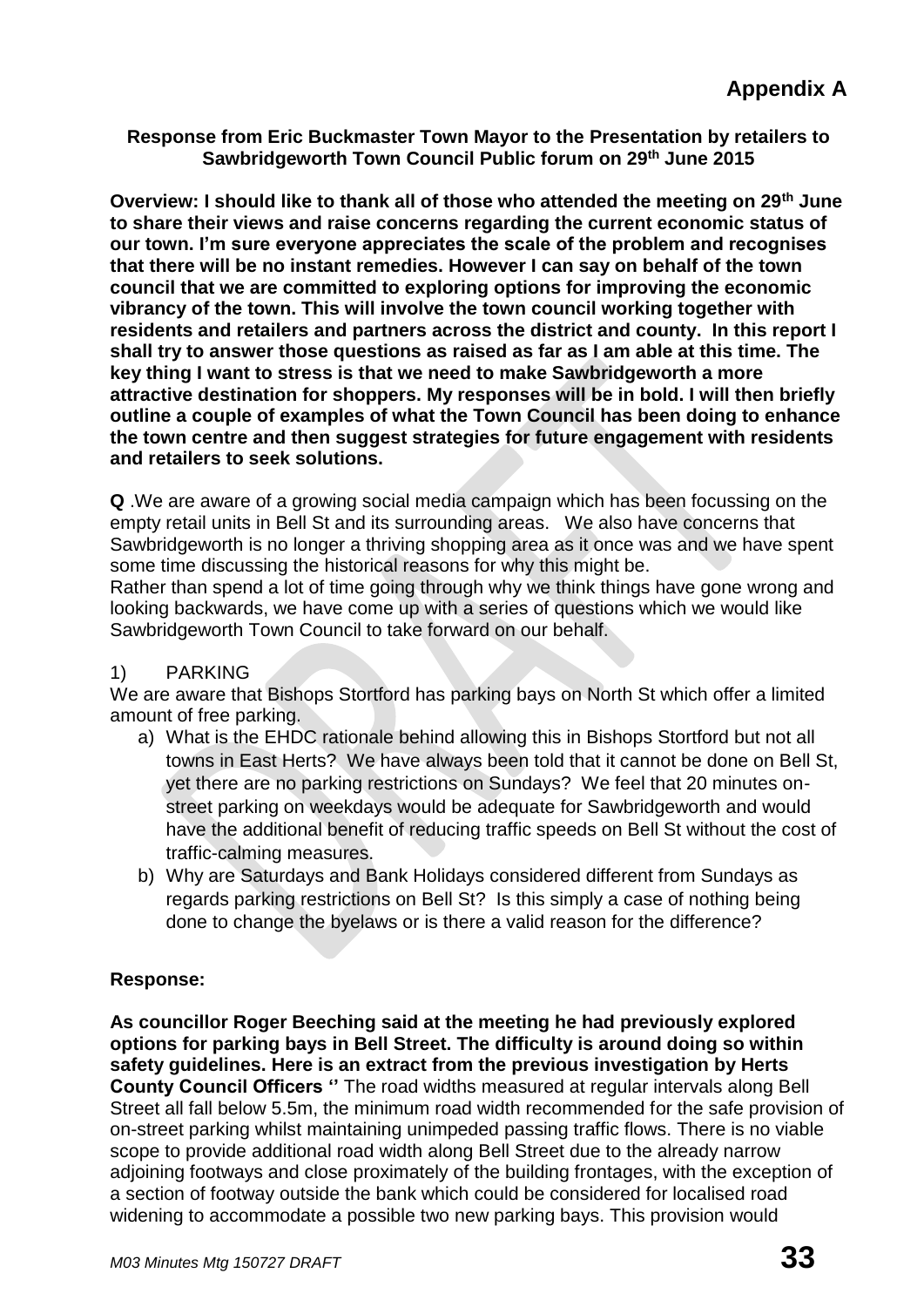however be subject to detailed investigations and the presence of Statutory Undertakers underground utilities may prove expensive to negotiate. Observations have determined that contraventions of the existing waiting restrictions have led to instances of both obstructions to pedestrians and vehicular traffic alike, to a degree where pedestrians are clearly vulnerable to passing traffic. Parking in the same manner, although at a time that is outside of the period of operation of the single yellow lines, would create similar conflicts, and the presence of 'Keep Clear' markings at some access points would suggest that parking has already hampered certain turning movements.

**Of course we are all aware that drivers continue to park in Bell Street for quick access to shops. Loading and unloading for commercial purposes is permitted. The current guidance from East Herts is that Civil Enforcement Officers will observe for up to 5 minutes to be sure that the activity being undertaken is loading and unloading before issuing a ticket.**

**Sawbridgeworth town centre is relatively well off in terms of nearby car park provision. Following dialogue with retailers three years ago the Town Council agreed to subsidise the car parks by providing the first hour free. This continues to be in place for this fiscal year and is currently funded directly by East Herts Council. The current national policy to which East Herts adheres is that there is a ten minute period of grace at the end of the paid for parking period in the car parks.**

**Parking policy and charges across the district are due to be reviewed and the needs of Sawbridgeworth is a worthy topic of conversation with the Executive member of Economic Development at East Herts, Gary Jones.**

# 2) MIX OF BUSINESSES AND CONTROL OF CHANGE OF USE

It seems that recent business openings have been more of what we already have and that some of these have required applications to EHDC for change of use.

- a) Does EHDC have a policy of keeping retail space as retail as we have seen some recent conversions to residential?
- b) Does EHDC have a policy to encourage / enforce mixed retail use so we can enjoy a varied and unique shopping offering? Does EHDC consult with the town council or town representatives about change of use?
- c) How does EHDC use its position to influence private landlords to ensure a mixed retail offering?

# **Response:**

# **There are policies in the Local Plan (2007) relating to shopping and town centres as there will also be in the emerging new District Plan. Here is an extract from the existing plan:**

# STC4 Shopping Frontages – Smaller Centres

(I) Within the existing main commercial frontages of Sawbridgeworth, Buntingford, and Stanstead Abbotts and St Margaret's, as defined on the Proposals Map, and listed in Appendix (III) to this Local Plan, a range of uses will be encouraged within Use Classes A1 (Shops), A2 (Financial and Professional Services), A3 (Restaurants and Cafes), A4 (Drinking Establishments), A5 (Hot Food Takeaway), D1 (Non-Residential Institutions) and D2 (Assembly and Leisure). (II) Within these centres a sustainable level of shopping facilities will be maintained and proposals for development or change of use from Shop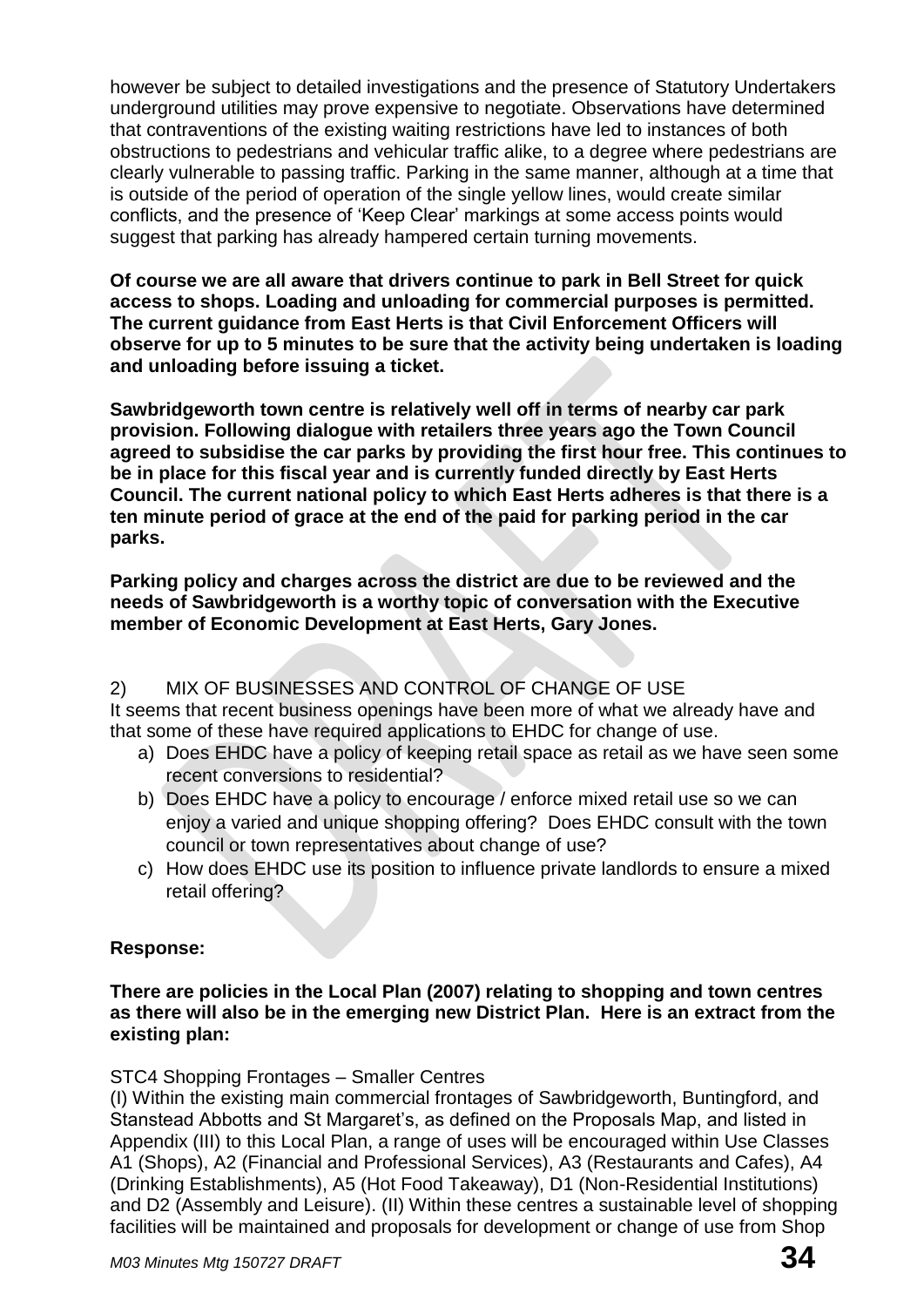(A1) to Non-Shop (non-A1) uses will not be permitted, where this would result in an excessive concentration of Non-Shop uses.

**Questions had also been raised previously concerning the number of premises under the ownership of a particular company and whether or not Business Rate Relief applied to those premises. I had taken a look at the empty premises in Bell Street, Knight Street, and the Square. The numbering is not always obvious but I identified 15a Bell St; 21; 23; 47; 49 to 51; Next to 3 the square;3 church St; 5 & 7 knight St. My research at East Herts indicated a variety of owners but that three of them were in the ownership of one company. Forebury Estates subsequently announced that number 47 Bell Street is now let as a book shop. With regard to Business Rate relief the response I received from East Herts Officers is that empty shops receive a 100% discount for 3 months only, and then the full charge is due. However exceptions to this rule include listed properties and properties with an RV below £2600, where the discount remains indefinitely. In Terms of what influence East Herts has in mixed retail usage the Local Plan states that '**Diversification may be less realistic in the smaller centres, particularly where there is a concentration of residential units within the centre. Nevertheless a range of units will be encouraged where these will add to the overall vitality and variety of the centre'. **As we have seen in recent years there have been huge pressures on shopping centres owing to the proliferation of out of town offerings and the large increase in internet and digital shopping. Private landlords will therefore be presented with a more limited choice of potential users. We have witnessed then the growth in number of those businesses that still require the physical presence of the customer such as hairdressers, beauty salons, and for the night time economy restaurants and pubs, although the number of pubs in Sawbridgeworth has decreased.**

# 3) NEW COUNCILLORS

Following the recent elections, we have some new councillors and some who have been re-elected. We understand that all the portfolios have been allocated so now is the time to find out who we need to speak to in order to start things moving for Sawbridgeworth.

- a) Who is the ECONOMIC DEVELOPMENT DISTRICT COUNCILLOR?
- b) Is it possible to arrange a meeting between interested parties in Sawbridgeworth, a representative from Sawbridgeworth Town Council and this councillor? The meeting should have a clear agenda so that it avoids becoming just another talking-shop.

Thanks for listening; we look forward to hearing the responses to these questions and moving forward together towards a more vibrant Sawbridgeworth.

# **Response:**

**Gary Jones is the Executive Member for Economic Development in East Herts and he also includes parking in his portfolio. He has agreed to meet retailers and residents at a date and time of mutual convenience. Gary will be interested in the views and experience of retailers and this could inform future policy decisions. While an important topic I would like to strongly urge all concerned to look beyond just the matter of on street parking in Bell Street. There will be contrasting views among residents on this matter. The subject of economic development is very much wider than this single issue and I believe that implementation of this request**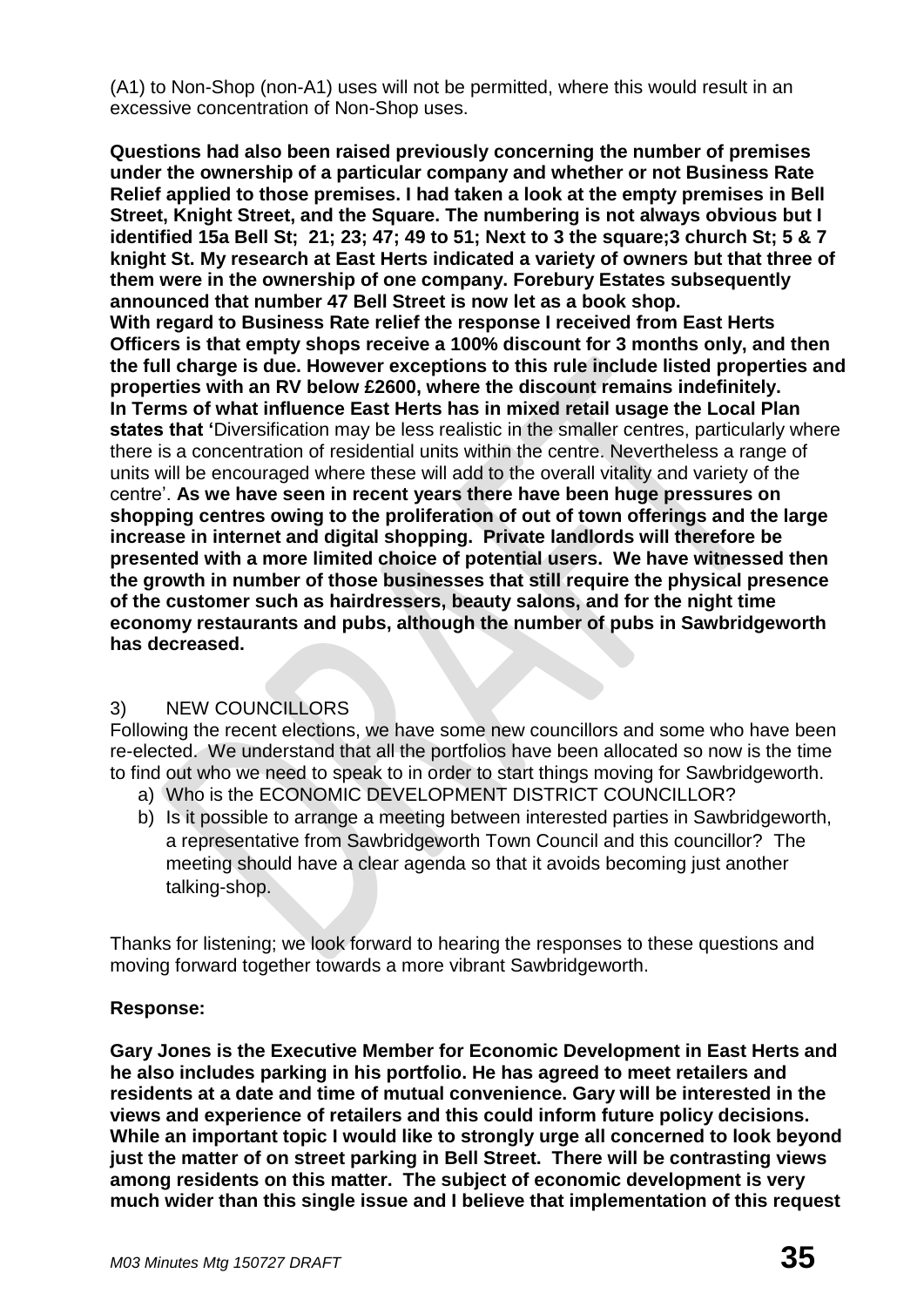**would have a marginal impact on the wellbeing of our town centre. There is much, much more to do than that.** 

**Town Council Activities:**

**What has the town council been working on to improve the town centre to encourage visitors?**

**There are some initiatives which can be reviewed in more detail in the minutes but briefly they are:**

**Repurposing/landscaping of green in front of doctors surgery. This is a useful open space, owned by East Herts council, which could be opened up and improved to enable greater public use for leisure and town events without encroaching on existing parking spaces. The Town Council has been in discussion with East Herts as to what can be achieved in terms of design.** 

**In addition to the above the Town Clerk and Projects Manager are reviewing possible regular events/markets to replace the Farmers Markets that recently ceased owing to declining visitors. Residents and retailers and the voluntary sector could work with the town council to assess the most viable activities in conjunction with promotions in the retail outlets in Bell Street. There could be some creativity here that would bring more people in to town.**

**An essential improvement would be to refurbish/renovate the public lavatories in Bell Street car park. There is funding from East Herts and the potential for the Town Council to maintain/clean. The final decision depends on agreement between the two parties on design.** 

**A key service to the town is the Central Surgery. There are plans for expansion with a number of quite complex issues still to resolve. The existing surgery site freehold is with East Herts. I have been liaising with East Herts officers to formulate mutually agreeable commercial terms for the continued use of the site as part of the enlarged premises.**

# **Next Steps:**

**Town action Plan Committee comprised of residents, retailers, and councillors will be reformed and resumed, hopefully this month. This is a wide ranging plan including many aspects of the town including community safety, access to open spaces and leisure, community transport, housing, and of course economic activities. It could highlight priorities that come under the remit of the Town Council and other authorities and agencies in partnership. Economic development could feature high on the list.** 

**Finally, In view of the potential for housing development in Sawbridgeworth coming from the emerging District Plan the Town Council will consider the possibility of undertaking a Neighbourhood Plan which could set out key aspects of any development including design and access.** 

# **Eric Buckmaster Town Mayor, Sawbridgeworth Town Council, July 2015**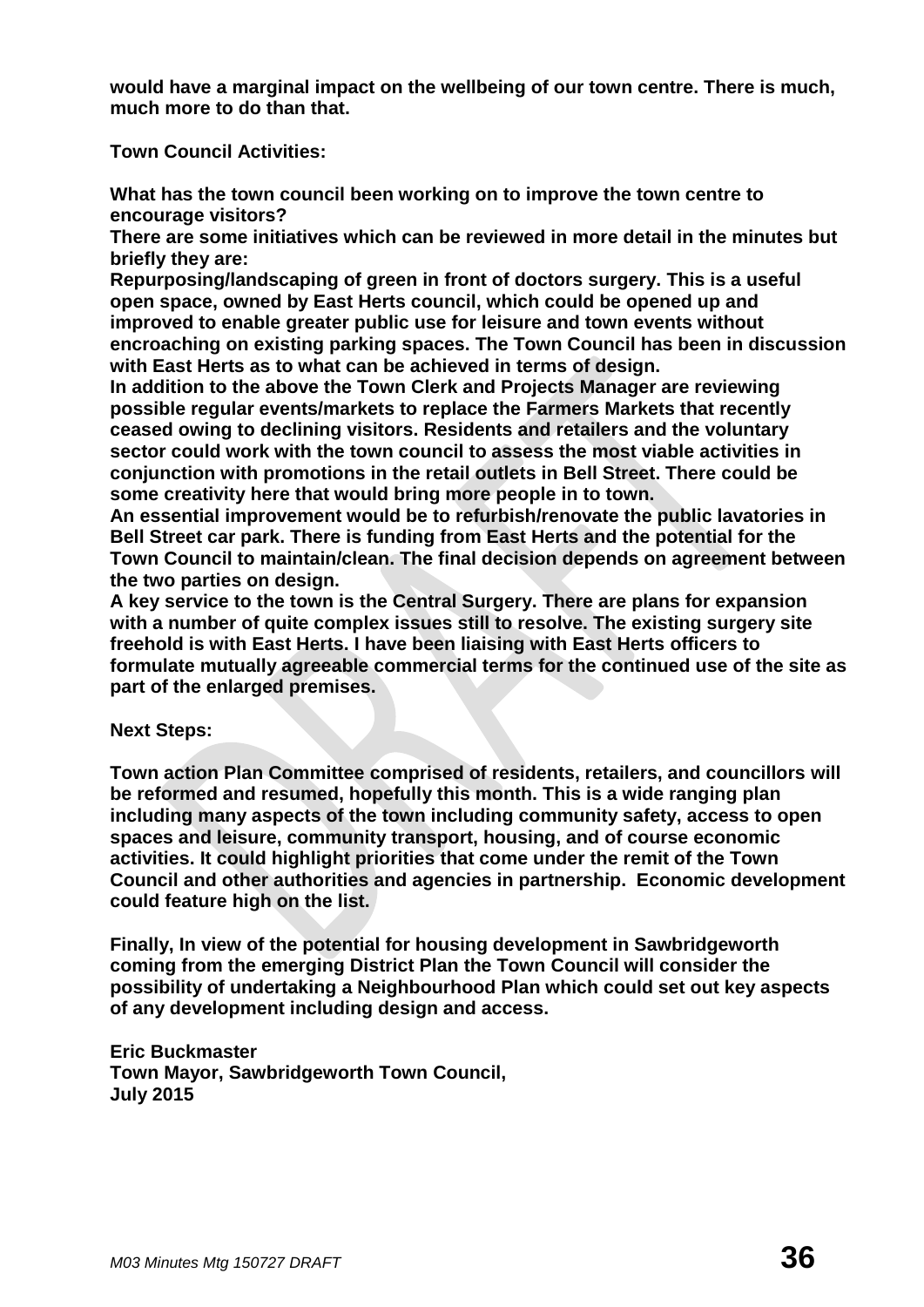## **Town Clerks Report**

#### **[Allotments](http://www.sawbridgeworth-tc.gov.uk/town-information/town-council-services/allotments)**

- Monthly inspection carried out
- **Significant weed clearance at Bullfields.**
- Tree surgery under way bat Bellmead.
- Landlord's Meeting to be established.
- New representative for Vantorts site
- Autumn Flower show will be resurrected in September.

#### **Bus Shelters**

Cleaned and maintained, hanging baskets installed

## **Car Park Subsidy (First Hour Free)**

• Now taken on by EHDC

#### **[Cemetery](http://www.sawbridgeworth-tc.gov.uk/town-information/town-council-services/cemetery)**

- 26 Interments managed in 2015 to date
- Significant tree surgery carried out
- Hedge removal works to be carried out after complaints by a neighbour.
- Road ways resurfaced with 59 tonnes of pea shingle usual complaints!
- Service development by utilising council chamber for secular services now to be debated at Council meeting on 07 September

## **Chamber Utilisation**

See cemetery service development above

## **Community Transport - [Sawbobus](http://www.sawbridgeworth-tc.gov.uk/town-information/town-council-services/sawbobus) an[d Minibus Hire](http://www.sawbridgeworth-tc.gov.uk/town-information/town-council-services/minibus-hire)**

- Sawbobus will continue to operate through the A1184 road works, July scheduled works did not take place – no further advices received.
- Dial-a-Ride service provided; 25 so far this year.
- EFDC confirmed £1,000 and ECC confirmed £4,000 grants for 2015/16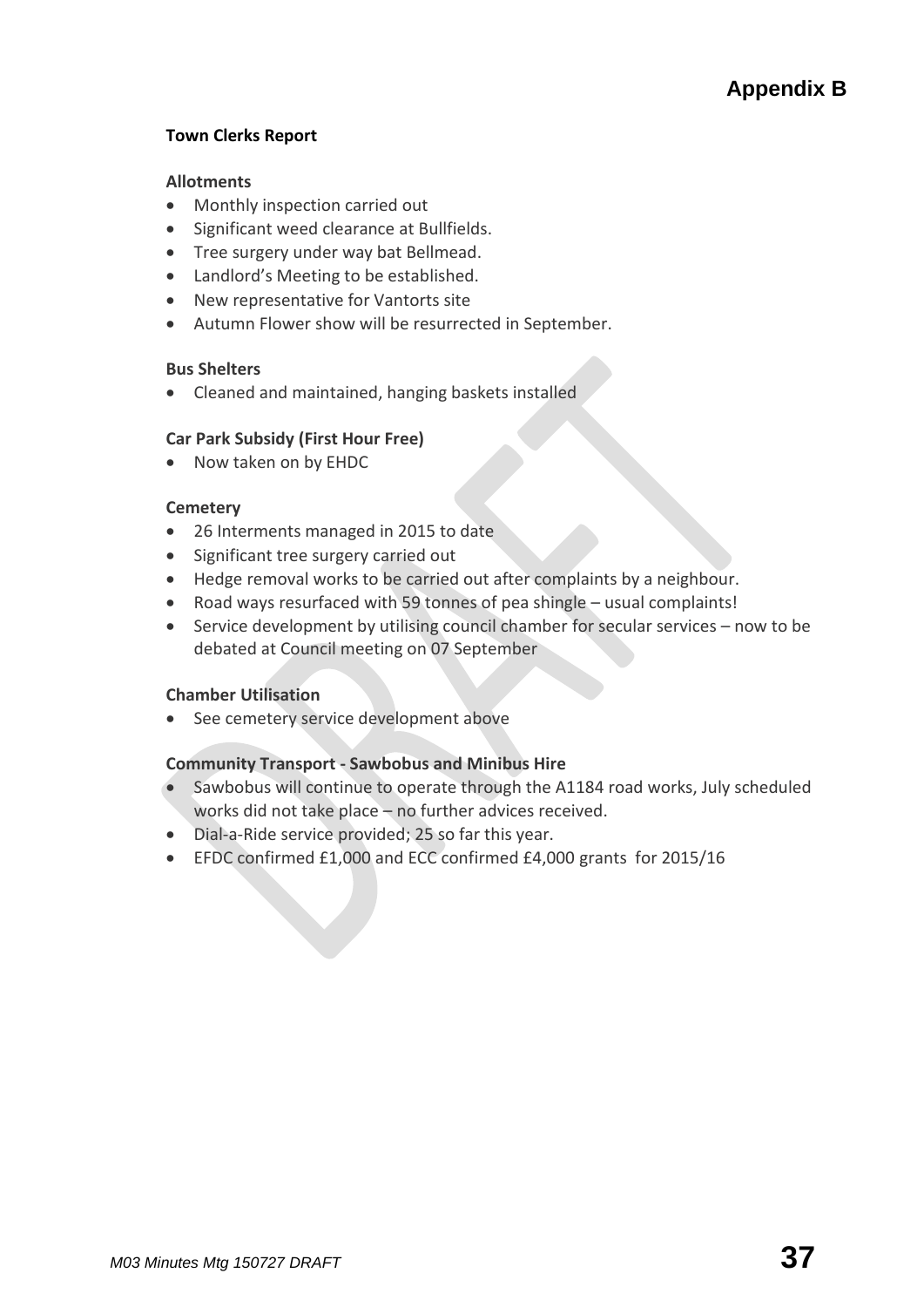## **Consultee on all matters relevant to the town**

 HCC consultation on "Sensitive Streets" – A1184 is flagged as a Grade 2 street from 08:00 – 18:00

# **Crime Prevention Initiatives**

- CCTV; recent incidents: images captured of LCV causing damage to railings and forwarded to Ringway for recovery action; images captured of perpetrators passing off fake £50 note.
- Police Liaison, noted that our current cover is one part time PC. Full time PC has been transferred away and tow PCSO's are currently both on leave.

## **Democratic Services**

- Electronic distribution not approved so paperwork systems being reviewed.
- Health and Safety procedures being revised and reviewed
- Annual Return produced, subjected to internal audit and prepared for external audit, approved by council and sent recorded delivery to BDO.
- Council constitution and protocols in phased production

## **[Farmers Market](http://www.sawbridgeworth-tc.gov.uk/farmers-market)**

• See Project Manager's report

## **Fly Posting**

- Continued surveillance and unauthorised advertising removed.
- Authorised charity banners installed and removed in a timely manner.

## **[Grants to voluntary organisations](http://www.sawbridgeworth-tc.gov.uk/town-council/grants)**

- Next round due to be considered in July. Applications already received from two of the allotment associations and Sawbridgeworth Camera Club.
- Appeal from CAB for further help as potential grant funding reduced after change in council's grant policy

## **Hanging Baskets and Planters**

- London Road planter maintained and watered on a daily basis.
- Hanging Baskets, approach sign planters and direction post baskets installed throughout the town, sponsored by Oakridge Nursery.

## **Hertfordshire Highways**

- Highways Together pilot project. Invited to present to launch event on 29 June. Feedback given to County Officer.
- Sign cleaning, sign removal, footpaths clearance, town sign erection and gardening works carried out.
- Herts CC invoiced for local agency work. Now are querying item on invoice relating to investigation HCC liability for clearance of Scholars Walk footpath.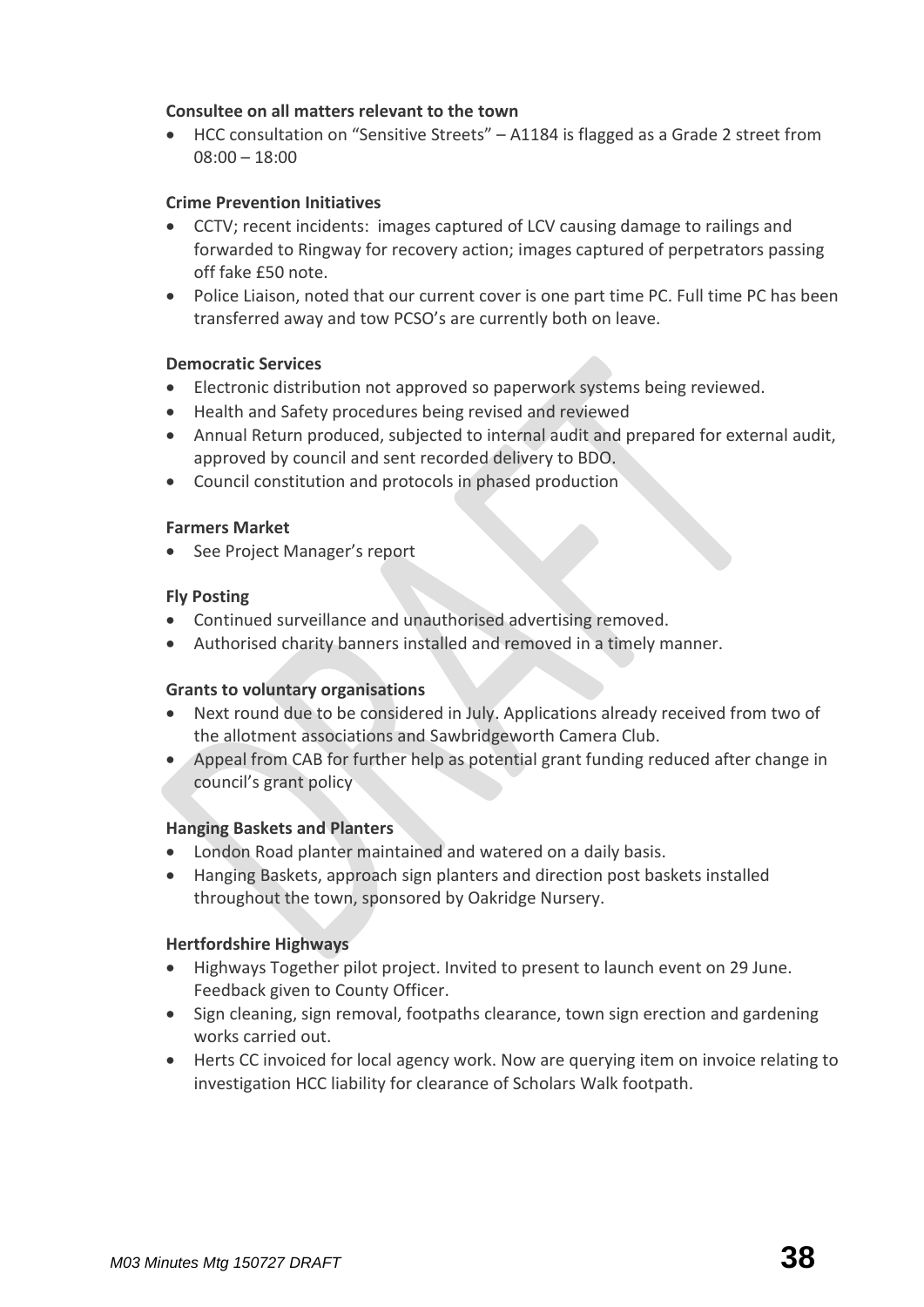# **Neighbourhood Plan**

- Members indicated a need for a Neighbourhood Plan
- Presentation to be made to STC on 07 September decision to be made by council at end of September.

# **[Planning Matters \(acting as a consultee\)](http://www.sawbridgeworth-tc.gov.uk/town-council/planning)**

- 22 Applications considered since the beginning of the new term.
- 6 apparent contraventions of planning system reported to EHDC enforcement officers for action
- Coming to terms with a seriously flawed EHDC planning notification system.

## **Projects**

- Bell Street Conveniences; ongoing dialogue with EHDC since October 2013 over refurbishment and maintenance responsibility.
- Town Green; ongoing dialogue with EHDC since January 2015 over project to revitalize area as a community hub and town centre focus.

## **Publicity/Information:**

- Annual Report; published at Annual Town Meeting; report to be included in next newsletter.
- Newsletter; four editions published annually; next edition due by end of July.
- Town Guide;
- Website; new site managed by two staff members.

## **Promoting the town**

• See Project Manager's report

## **Recreation Areas**

- Bullfields, vandalism to litter bins, fabric of building
- West Road issues with one piece of equipment

## **Rivers Heritage Orchard Group**

• See Project Manager's report

## **Staffing**

- Gill Abbott remains on long term sick leave
- Tracey Dobinson now working half shifts on Sawbobus
- Frank Gowen acting as a relief driver.
- Karen Ashton accepted a three month extension to her contract to job share with Tracey Dobinson for community bus driving / reception duties.

## **Town Action Plan**

- Secretariat managed on behalf of the town
- New round of meetings scheduled for Monday 03 August

## **Town Ranger & Groundsman**

- On summer hours from 01 June to water plants
- Height of grass cutting season, Rangers tools budget committed to purchase of a second hand mower.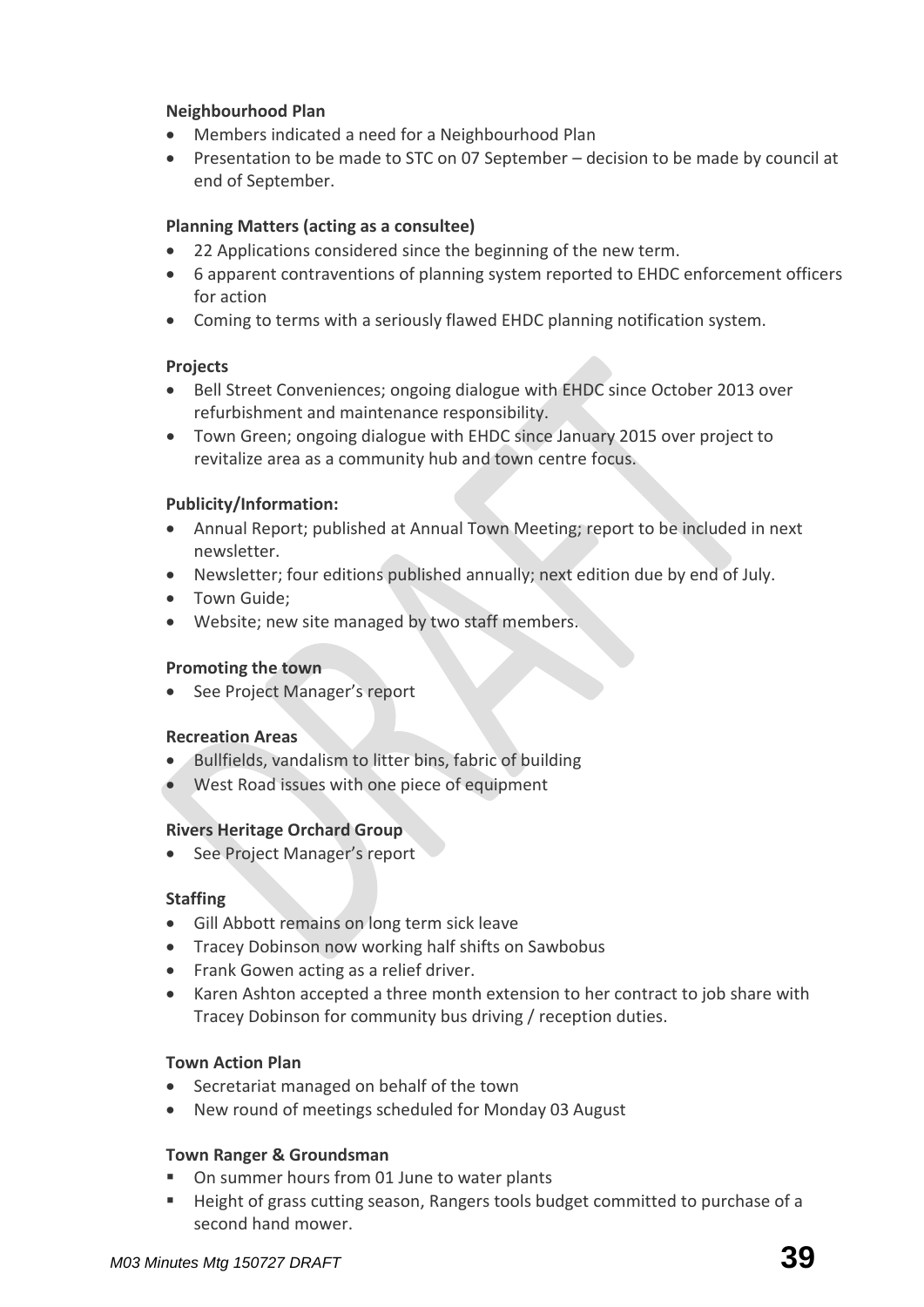- **EXECONTRACT CONTRACT CONTRACT PROT** Contract grass cutting and litter clearance for SYPRC
- Contract plant watering for Eastwick and Gilston Parish Councils.
- Contract grass cutting for RHSO Group
- **Some relief community bus driving**

## **Training**

- Next round of new Councillor training is on 24 September 2015
- All minibus drivers to be put through HCC training course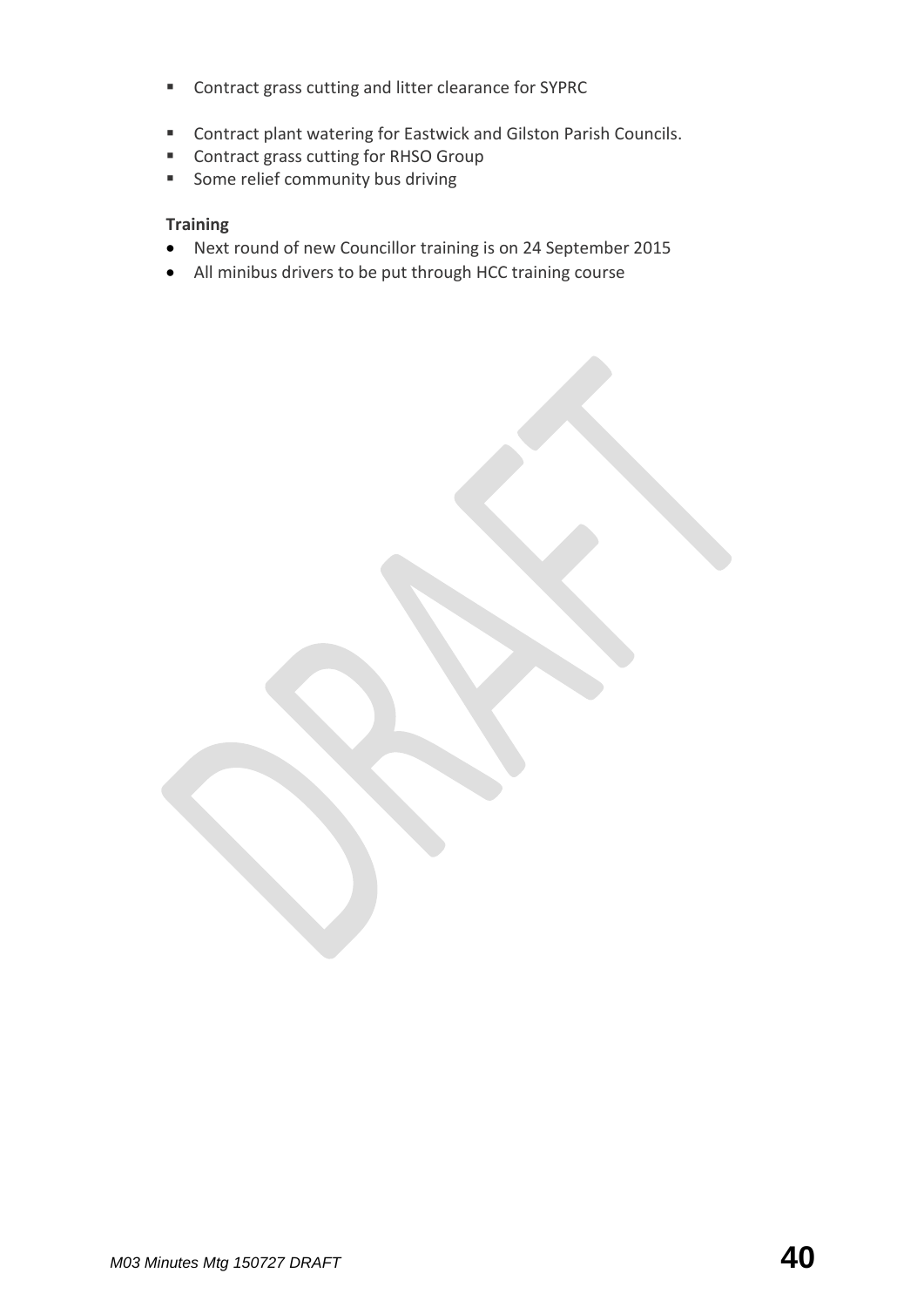# **Town Project Manager's Report**

#### **[Civic Events \(promoted by the Mayor\)](http://www.sawbridgeworth-tc.gov.uk/town-council/the-mayor)**

- Civic Service Sunday 12 July 2015, 3pm at Great St Mary's Church. Thank you to all that attended. Thank you for apologies from Cllr Reeks, Cllr Mortimer, Cllr Hall and Cllr Adamopoulos.
- Mayor's Charity Fund raiser Outdoor Film Night at Bullfields, Family Event. Friday 11 September 2015. Ticket enquiries are to be emailed to [info@sawbridgeworth](mailto:info@sawbridgeworth-tc.gov.uk)[tc.gov.uk](mailto:info@sawbridgeworth-tc.gov.uk) (Please see poster on reverse)
- Quiz Night  $24<sup>th</sup>$  October 2015 Bring your own drinks and nibbles Ticket Price £5 per person. Enquires to [info@sawbridgeworth-tc.gov.uk](mailto:info@sawbridgeworth-tc.gov.uk)
- Christmas Disco for under 15's Leventhorpe School (TBC) Friday 11<sup>th</sup> December 2015 6pm to 8pm
- Civic Dinner Saturday April 9<sup>th</sup> 2016 at Sawbridgeworth Memorial Hall.
- Spring Duck Race Date TBC.
- Annual Civic Awards and Presentation of Mayor's Charity cheque to Sawbridgeworth & High Wych Girl Guiding. Friday 20th May 2016 (7pm)

#### **Other Civic Ceremonial Events**

Town Projects Manager assists with the organisation and the civic ceremonial aspect of this visit. This includes liaising with retail and businesses to open their shops on the Sunday morning to welcome our visitors by dressing their shop windows etc.

- **•** Bry-sur-Marne Town Twinning Families and visitors will be arriving on Friday 18<sup>th</sup> September. Families will be collected from Leventhorpe School, they will then be hosted by the Town Council with welcome drinks in the Chamber from 6.30pm.
- Saturday Day out in London with host families Evening dinner at the Memorial Hall.
- Sunday Lunch at The Hailey Centre & Town Council Chamber and departure at 1pm

## **Community Events**

- Fun on the Field; in partnership with Hertfordshire Police. This year was another outstanding success despite the rather dreary weather, held on June  $14<sup>th</sup>$  2015; now a regular community event with dog show; fairground; fire service; police service; charity stalls; Bar-B-Q and other Refreshments. Proposed date for this event in 2016 is Sunday 12<sup>th</sup> June.
- Christmas Lights/Trees: Planning already under way, including police liaison, applying for road closures. Heart Radio's Martin & Su have been booked to perform MC for the entertainment stage.
- The children's Christmas competition (Jack and the Beanstalk) will take place. 1200 entry forms are distributed to all of the Junior / infant Schools in the town. In order to attract more participation this year we are going to place a competition post box into each school. We have a very low return for completion entries and are hoping that this will encourage more children to enter. In conjunction with this we run the